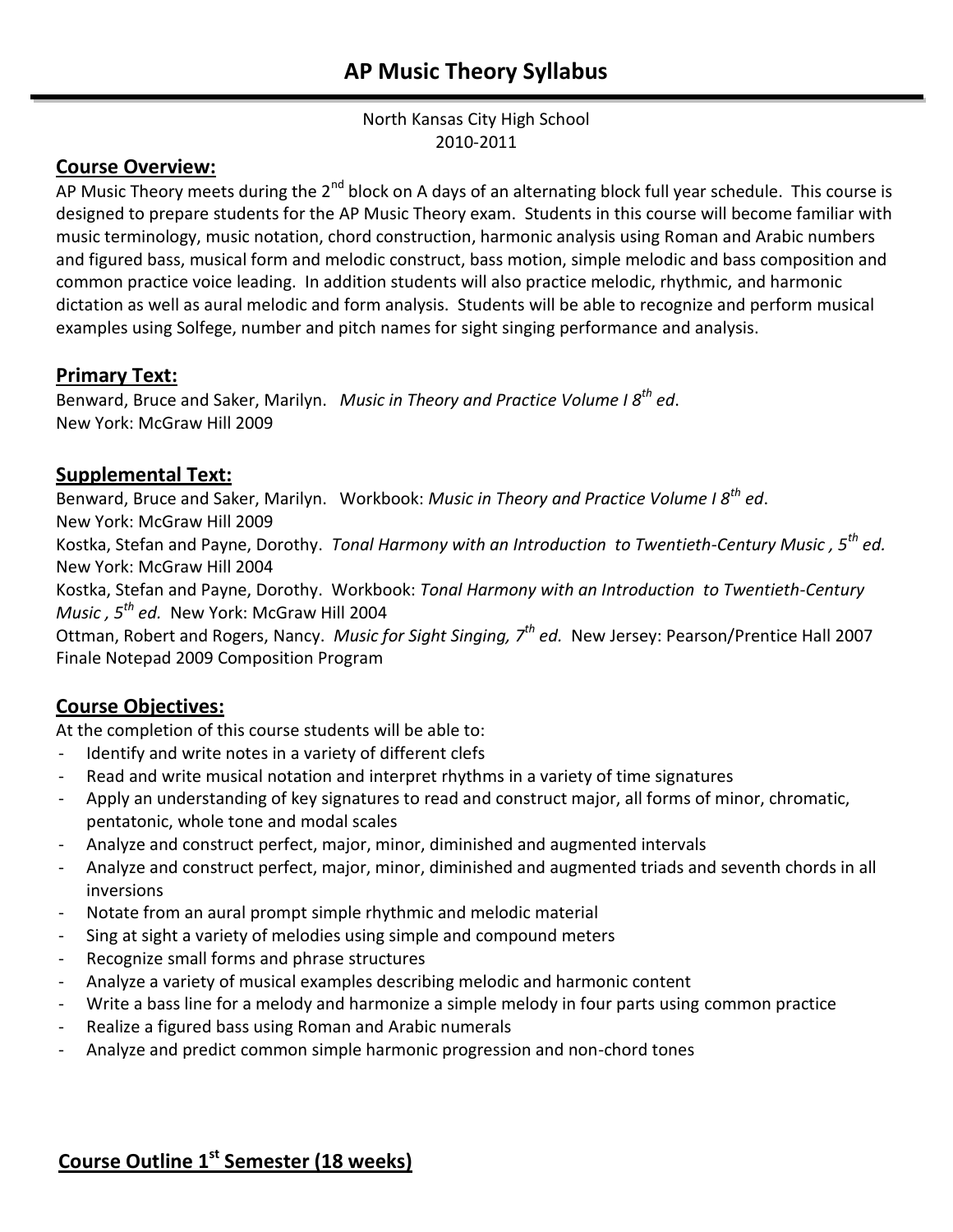| Week(s)   | <b>Unit and Chapter</b>                            | <b>Ear Training Activity</b>     |
|-----------|----------------------------------------------------|----------------------------------|
| $1 - 3$   | <b>Chapter 1 - Musical Notation</b>                | Introduction to Solfege          |
|           | Introduction and review of the following concepts: |                                  |
|           | Music Staff, Treble/Bass/Alto/Tenor Clefs, Pitch   |                                  |
|           | Notation, Rhythm-Pitch Duration, Meter Signatures, |                                  |
|           | Dot and Tie Valuations and Basic Dynamic Markings, |                                  |
|           | Syncopation Tempo, Triplet, Duplet, etc            |                                  |
|           | Quiz #1 (Chapter 1)                                |                                  |
| $4 - 6$   | <b>Chapter 2- Scales, Tonality, Key, Modes</b>     | Writing short stepwise           |
|           | Diatonic motion, Key Signatures, Major Scales,     | melodies (7-12 notes),           |
|           | Minor Scales, Pitch Class, Relating Major to       | introduce intervals (M-m 2       |
|           | Minor Scales, Chromatic Scales, Pentatonic Scales, | and M-m 3, then add P4 and       |
|           | and Whole Tone Scales                              | P5), sing scales                 |
|           | Quiz #2 (Chapter 2)                                |                                  |
| $7-9$     | Chapter 3 - Intervals and Transposition            | continue to drill scales and     |
|           | Intervalic relationships between notes, Perfect,   | writing short stepwise           |
|           | Major, Minor, Augmented and Diminished             | melodies, add more               |
|           | Intervals, Inversion of Intervals, Consonance &    | intervals, recognize triad       |
|           | <b>Dissonance</b>                                  | quality and inversion            |
| $10 - 14$ | Chapter 4 - Chords                                 | <b>Outline Triads</b>            |
|           | Building a Triad, Root, Third and Fifth,           | <b>Basic Melodic Dictation</b>   |
|           | Major, Minor, Diminished and Augmented             |                                  |
|           | Triad, First and Second Inversion, Relating        |                                  |
|           | <b>Triads to Major and Minors Scales</b>           |                                  |
|           | Quiz #3 (Chapters 3 & 4)                           |                                  |
| $15 - 16$ | <b>Chapter 5 - Cadences and Nonharmonic Tones</b>  | <b>Sight Sing Simple Melodic</b> |
|           | Phrase, Harmonic Cadence, Rhythmic Cadence,        | Lines                            |
|           | Perfect Authentic, Imperfect Authentic, Plagal,    |                                  |
|           | Half and Deceptive Cadence, Unaccented and         |                                  |
|           | Accented Nonharmonic tones, Identify specific      |                                  |
|           | Nonharmonic tones using basic Diatonic Chord       |                                  |
|           | Analysis (Roman Numeral)                           |                                  |
| 17        | <b>Review for Final</b>                            |                                  |
|           | Special project: Arranging a short piano piece (12 |                                  |
|           | measures) for a combination of 4 instruments that  |                                  |
|           | consist of students within the class.              |                                  |
| 18        | Semester #1 Final (Chapters 1-4)                   |                                  |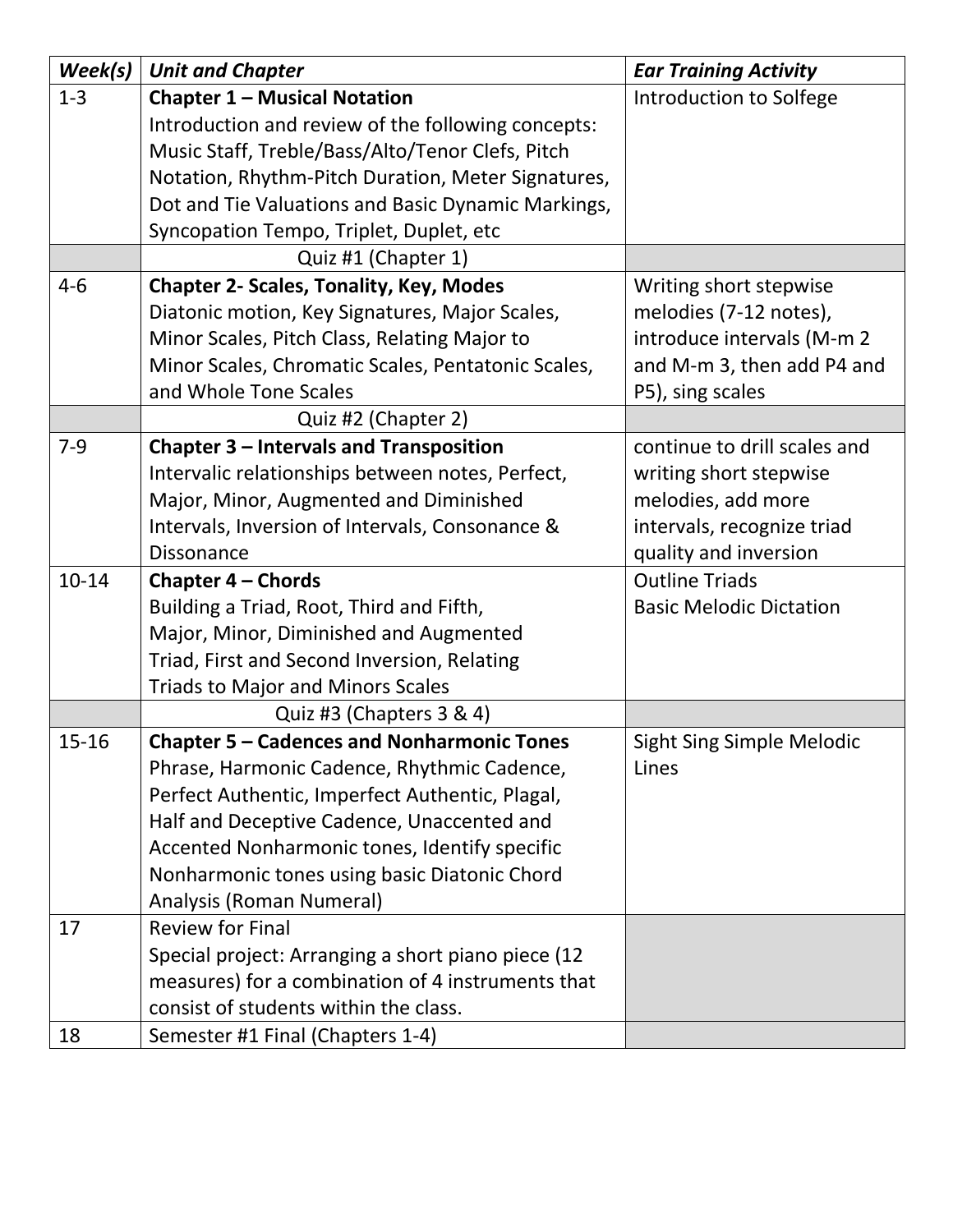## **Course Outline 2 nd Semester (18 weeks)**

| Week(s)   | <b>Unit and Chapter</b>                                              | <b>Ear Training Activity</b>         |
|-----------|----------------------------------------------------------------------|--------------------------------------|
| 19        | Chapter 6 - Melodic Organization                                     | Sight Reading (Major/Simple sing     |
|           | Motive, Phrase, Period, Sequence, Melodic Structure, Range,          | Solfege and Numbers) Aural Analysis  |
|           | Intervals, Direction of line                                         | of Melodic Examples                  |
| 20        | Chapter 7 - Texture and Textural Reduction                           | <b>Continue Sight Reading</b>        |
|           | Texture, Monophonic, Homophonic, Polyphonic,                         |                                      |
|           | Homorhythmic, Textural reduction                                     |                                      |
|           | Quiz #5 (Chapters 6 & 7)                                             |                                      |
| 21        | <b>Chapter 8 - Species Counterpoint</b>                              | Sight Reading (Major/Compound)       |
|           | Introduction to Cantus Firmus, first species, Modal Scales, writing  |                                      |
|           | short melodies (8-12 measures) in first species counterpoint         |                                      |
| 22        | Chapter 9 - Voice Leading in Four Part Chorale                       | Solfege and Numbers Minor Keys       |
|           | Common practice period, Doubling, Crossed Voices                     |                                      |
|           | Four Voice Texture, Four part Chorale Analysis, Spacing, Common      |                                      |
|           | Tone, Parallel voices                                                |                                      |
|           | Quiz #6 (Chapters 8 & 9)                                             |                                      |
| $23 - 24$ | Chapter 10 - Harmonic Progression and Harmonic Rhythm                | Aural Analysis Melodic Content       |
|           | Circle Progression, Root Relationships, Standard                     | (Melodic Material/Form)              |
|           | Harmonic Progression, Harmonic Rhythm, Root                          |                                      |
|           | Relationships                                                        |                                      |
| 25        | Chapter 11 - The Dominant Seventh Chord                              | Outline 7th chords                   |
|           | Seventh Chord, Dominant 7th Chord, Major-Minor,                      | <b>Triad Inversions</b>              |
|           | Major-Major, 1st, 2nd and 3rd Inversions                             |                                      |
|           | Quiz #7 (Chapters 10 & 11)                                           |                                      |
| 26        | Chapter 12 - Leading-Tone Seventh Chords                             | Harmonic Progression Listen          |
|           | Leading Tone Seventh Chord, Half Diminished,                         |                                      |
|           | Fully Diminished Chord, Tri-tone Resolution,                         |                                      |
|           | Voice Leading Half Diminished and Diminished                         |                                      |
| 27        | Chapter 13 - Nondominant Seventh Chords                              | Sight Sing/Review                    |
|           | Roman Numeral Symbols, Non-Dominant, Resolution chords Of Non-       | Analysis of Music with 7th Chords in |
|           | <b>Dominant Seventh Chords</b>                                       | Major and Minor Keys                 |
|           | Quiz #8 (Chapters 12 & 13)                                           |                                      |
| 28-29     | Chapter 14 - Secondary Dominants and Leading                         | <b>Bass Line Motion</b>              |
|           | <b>Tone Chords</b>                                                   | Sight Sing/Minor                     |
|           | Characteristics of Secondary Dominant Chords,                        |                                      |
|           | Resolution of Secondary Dominants, Popular                           |                                      |
|           | Music Symbols and Roman Analysis Symbols                             |                                      |
|           | Special Project: Short composition assignment. Due at the end of the |                                      |
|           | semester.                                                            |                                      |
|           | Quiz #9 (Chapter 14)                                                 |                                      |
| 30        | <b>Chapter 15 - Modulation</b>                                       | Soprano Line Motion                  |
|           | Pivot Chords, Phrase Modulation, Key Relation,                       | Sight Sing/Compound Rhythm           |
|           | Common Chord Modulation, Chromatic Modulation                        |                                      |
| 31        | <b>Chapter 16 - Two Part (Binary) Form</b>                           | Soprano & Bass Motion                |
|           | <b>Chapter 17- Three-Part (Ternary) Form</b>                         | Form Analysis Relationship           |
|           | Simple Forms, Compound Forms, Bridge,                                |                                      |
|           | Rounded Binary Form, Refrain                                         |                                      |
| 32        | Review 1st Semester                                                  | <b>Harmonic Dictation Practice</b>   |
| 33        | Review 2 <sup>nd</sup> Semester                                      |                                      |
| 34        | AP Exam Review                                                       |                                      |
| 35-36     | <b>Final Review</b>                                                  |                                      |
|           | 2 <sup>nd</sup> Semester Final                                       |                                      |